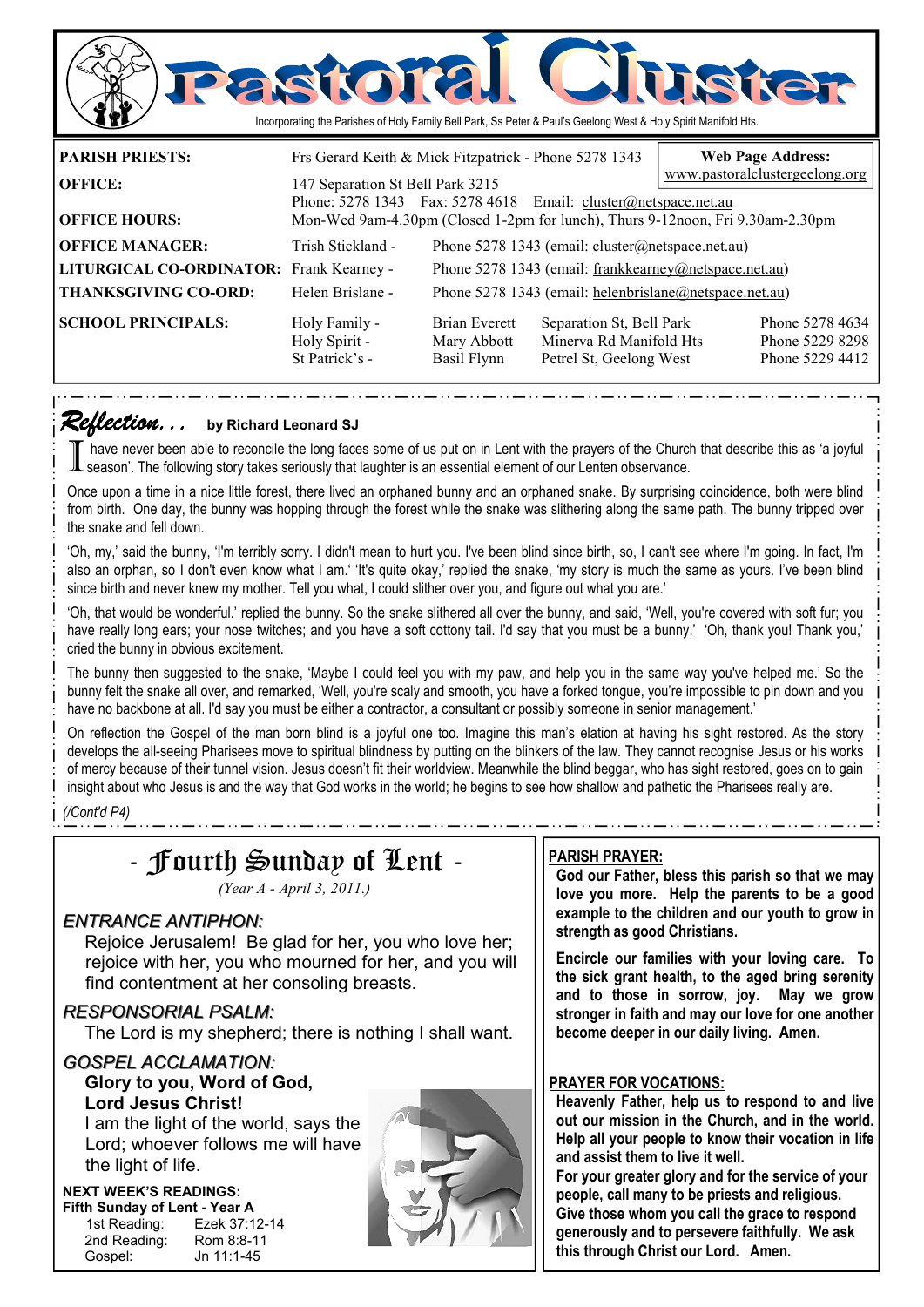# The Pastoral Cluster at Prayer

# WEEKEND MASSES:

*English… 8am and 9.30am (Sunday) 6.00pm Sat 5.00pm Sat 11am - 1st, 3rd & 5th Sundays 11am - 2nd and 4th Sundays* 

# Holy Family, Bell Park: **Holy Spirit, Manifold Hts:** Ss Peter & Paul's, Geelong West:

 *9.30am - Italian Mass at St Patrick's* 

*Croatian… 11.30am (1,3,4,5th Sunday), 12.30pm (2nd Sunday) - Slovenian…11.30am (2nd Sunday)* 

### WEEKDAY MASSES:

**Holy Family:** 9.15am Tues, 9.15am Thurs

**Holy Spirit:** 9.00am Wed, 11am Fri and 9am Sat. *Reconciliation after Saturday Mass* 

**Grace McKellar Centre:** 10.15am - 1st, 3rd, 5th Tues; **Maryville Nursing Home:** 11am Tues; **Multicultural Centre:** 1.30pm - 1st Fri **Vincentian Village:** 3.00pm - Mon

# COMMUNAL PRAYER:

| Mon   | Holy Family Women's Prayer Group   | 10.00am         | <b>Holy Family Community Centre</b> |
|-------|------------------------------------|-----------------|-------------------------------------|
| Tues  | <b>Meditation Group</b>            | 5.30pm          | <b>Holy Family Community Centre</b> |
| Wed   | Prayer of the Church               | Before 9am Mass | <b>Holy Spirit Church</b>           |
| Wed   | Holy Family Women's Prayer Group   | 10.00am         | <b>Holy Family Community Centre</b> |
| Thurs | Italian Prayer Group               | 10.00am         | St Patrick's Chapel                 |
| Fri   | Adoration of the Blessed Sacrament | After 11am Mass | <b>Holy Spirit Church</b>           |
| Fri   | Divine Mercy                       | 3.00pm          | <b>Holy Spirit Church</b>           |
| Sat   | Rosarv                             | After 9am Mass  | <b>Holy Spirit Church</b>           |
|       |                                    |                 |                                     |

### **OUR LADY'S STATUE:**

*If anyone would like to have our Lady's Statue or if you could spare an hour a month to help Tina Montalto, ph 5278 9314.* 

# **AS A COMMUNITY WE PRAY FOR:**

**RECENT DEATHS:** Magna Demur, Giuseppe Minutoli, Anna Markesich

| <b>ANNIVERSARIES:</b>     | Catherine Vickers, Stefani Lehpamer, Francesco lannuzzi, Teresa DeLuca, Rosa<br>Natale Cucinotta, Maria Grazia Leone, Elizabeth Jovic, Gelacio & Cristito Ramirez,<br>Des Brennan, Les McFarlane Snr, Caterina Giacomazzo, Aloje Akmacic, Arthur, James & Mary Allison,<br>Mary Kenworthy |  |  |
|---------------------------|-------------------------------------------------------------------------------------------------------------------------------------------------------------------------------------------------------------------------------------------------------------------------------------------|--|--|
| <b>BAPTISMS:</b>          | Jordon Walker, Marnie Wangman (HF), Billy Amos, Hugo Ingwersen, Zarli Pankhurst, Ruby Schofield<br>(HS)                                                                                                                                                                                   |  |  |
| <b>PRAY FOR THE SICK:</b> | Florence Williams, Pasha Alden, Wendy Commons, Margaret Donaghy, Margaret Harris, Maria Law,<br>Peter Farrar, Doris Boyle, Heidi Maguire, Joseph Escorse, Joan Bellew, Kate Jennings, Nevenka Juraga,<br>Joan Gazenbeek                                                                   |  |  |

# **ROSTER FOR NEXT SUNDAY, APR 10, 2011.**

(2nd Sunday of the Month**)** 

### **HOLY SPIRIT: 6.00PM**

**Commentators** Lectors **G** Harrison Projectionist B Stocks

### **Ss PETER & PAUL'S: 5.00PM 11.00AM**

Projectionist T Martin

# **HOLY FAMILY 8.00AM 9.30AM** Commentators R Allum C Simpson Lectors **FO'Neill** F O'Neill **D** Lunn, A Negro Welcomers C Marcantonio, P Walsh V Resciniti, G Cracco

Special Ministers E Di Domenico, I Vanjek, R Allum, J Genova H Verdnik, M Modica, E Glynn, M Baird, J Sheahan

Special Ministers B Murphy, R O'Neill Welcomers M Brown, D McFarlane, P Ryan

Commentators A Hubbard E Strzelecki Readers **P Power, P Hubbard** M Martin

Special Ministers **P&A Hubbard, P McGlinchy Let L Strzelecki, A/'L Fossey, M Sleeman** Welcomers **R&K Maddalena** M&H Broekman, D Dougherty, L Fossey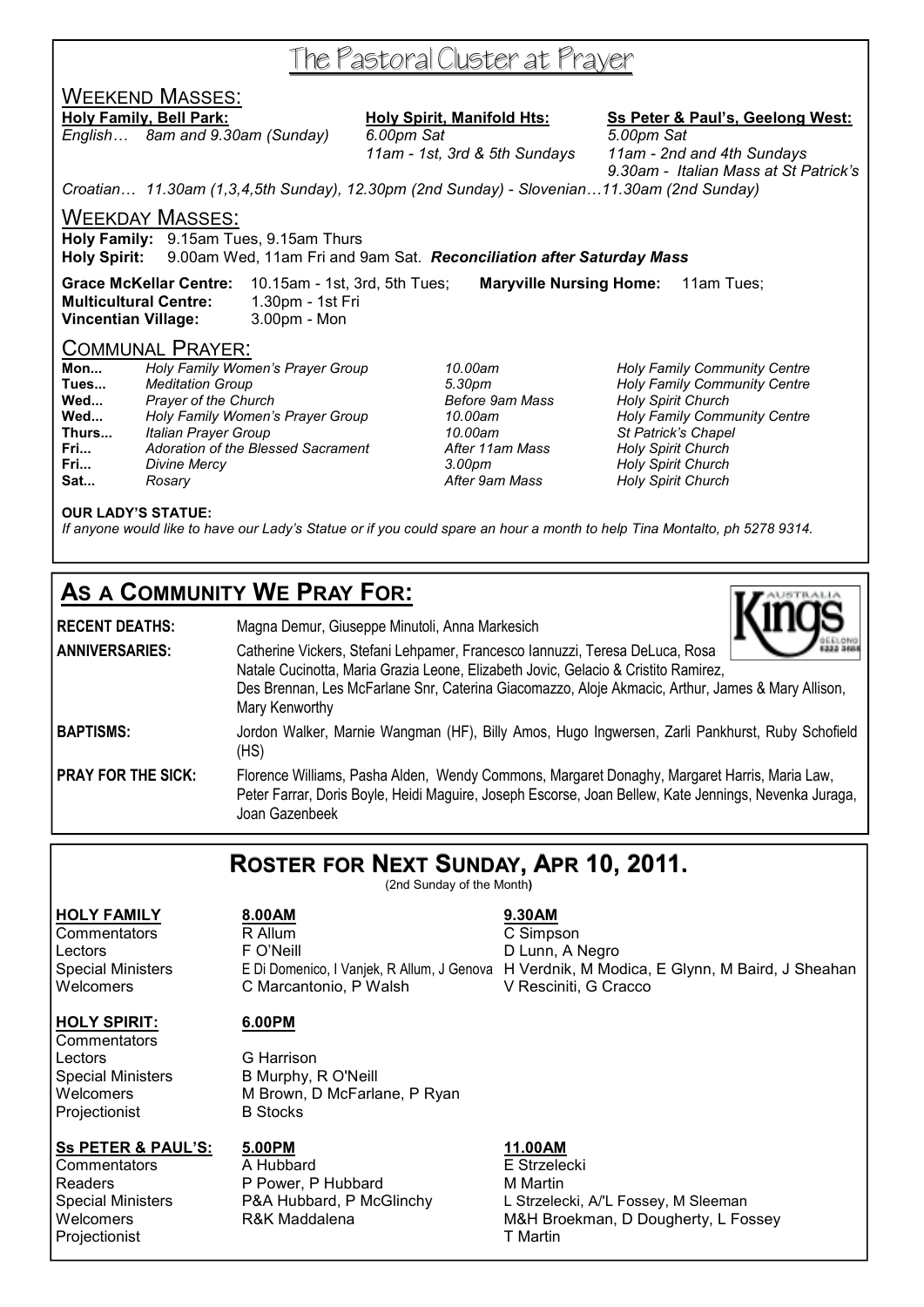**FOURTH SUNDAY OF LENT -** 



See the dignity, hopes and dreams of people who live with disability and poverty. In this week's story, we met Bach and his daughter from Vietnam, who lived isolated from their community due to their disabilities until



recently. Caritas Australia supports the health, livelihoods and social integration of 750 people with disabilities here including Bach, encouraging them to form Support Groups to gain social and employment skills.

Your Project Compassion donation mobilises awareness

and solidarity so that people with a disability have opportunities in life equal to all others.

# **Cluster News:**

# **THE SACRAMENT OF RECONCILIATION - 2ND RITE:**

Please note - in preparation for the Easter Ceremonies there will be (4) 2nd Rite Reconciliation services. The times and venues are outlined below:

| Tuesday April 5           | 7.30pm | Ss Peter & Paul's  |
|---------------------------|--------|--------------------|
| <b>Wednesday April 6</b>  | 7.30pm | <b>Holy Family</b> |
| <b>Thursday April 7</b>   | 7.30pm | <b>Holy Spirit</b> |
| <b>Wednesday April 20</b> | 7.30pm | <b>Holy Family</b> |

The Reconciliation Service will be similar to those we have held in the past, ie based on Tenebrae (a gospel centred reflection on the Passion with the use of light and darkness).

یکی دیکھیے

# **AUSTRALIAN CATHOLICS:**

Your free edition of the Easter Australian Catholics is available. The focus of this edition is on how parishes have changed, renewing faith through the schools and dreaming of the Church for the future including changes to the wording of the Mass.

# **VISITATION OF THE ARCHBISHOP TO THE PASTORAL CLUSTER:**

I am delighted to announce that the Archbishop is planning a Pastoral visit to the Cluster on **Thursday April 7.** His visitation will include being Principal Celebrant at the 9.15am Mass at Holy Family, meeting with the priests and staff, visitation to the Italian Prayer Group, lunch, Mass at Vincentian Village, afternoon tea at the Pastoral Cluster and concluding with Exposition of the Blessed Sacrament from 4.30 to 5.00pm. A warm welcome to all parishioners to attend the morning Mass, the afternoon tea and Exposition of the Blessed Sacrament. For catering purposes if you wish to attend the afternoon tea, please advise the office on 5278 1343. The Archbishop will be the principal celebrant at the 6pm Mass at Holy Spirit on **Saturday April 9**.

## **CONGRATULATIONS TO BETTY MURPHY:**

In the recent quarterly production of 'Barwon Health' the following acknowledgement of Betty's contribution to the Grace MacKellar Centre was acknowledged:

**Betty Murphy recently celebrated her 45th year volunteering at Barwon Health as a Catholic Chapel support volunteer. Along with organising the rosters and recruiting people from her local church, Betty is involved in collecting people from the different lodges and bringing them together to the Chapel for communion.** 

*"I remember quite some years ago having communion in the carpentry shed, due to renovations to the Chapel," Betty said. "Many people have come and gone throughout my 45 years; at different times we've had primary school students assisting at the Chapel, and we have a wonderful reliable team helping out at the present."* 

**Betty is part of a working group to bring all the religious denominations together to share resources and do minor improvements at the Chapel.** 

**Barwon Health would like to extend thanks to Betty for the outstanding service she has provided to our community.** 

**Betty Murphy enjoys her volunteering role and says it's a privilege to do it!** 

*- "Making Waves", Quarterly Publication of Barwon Health*